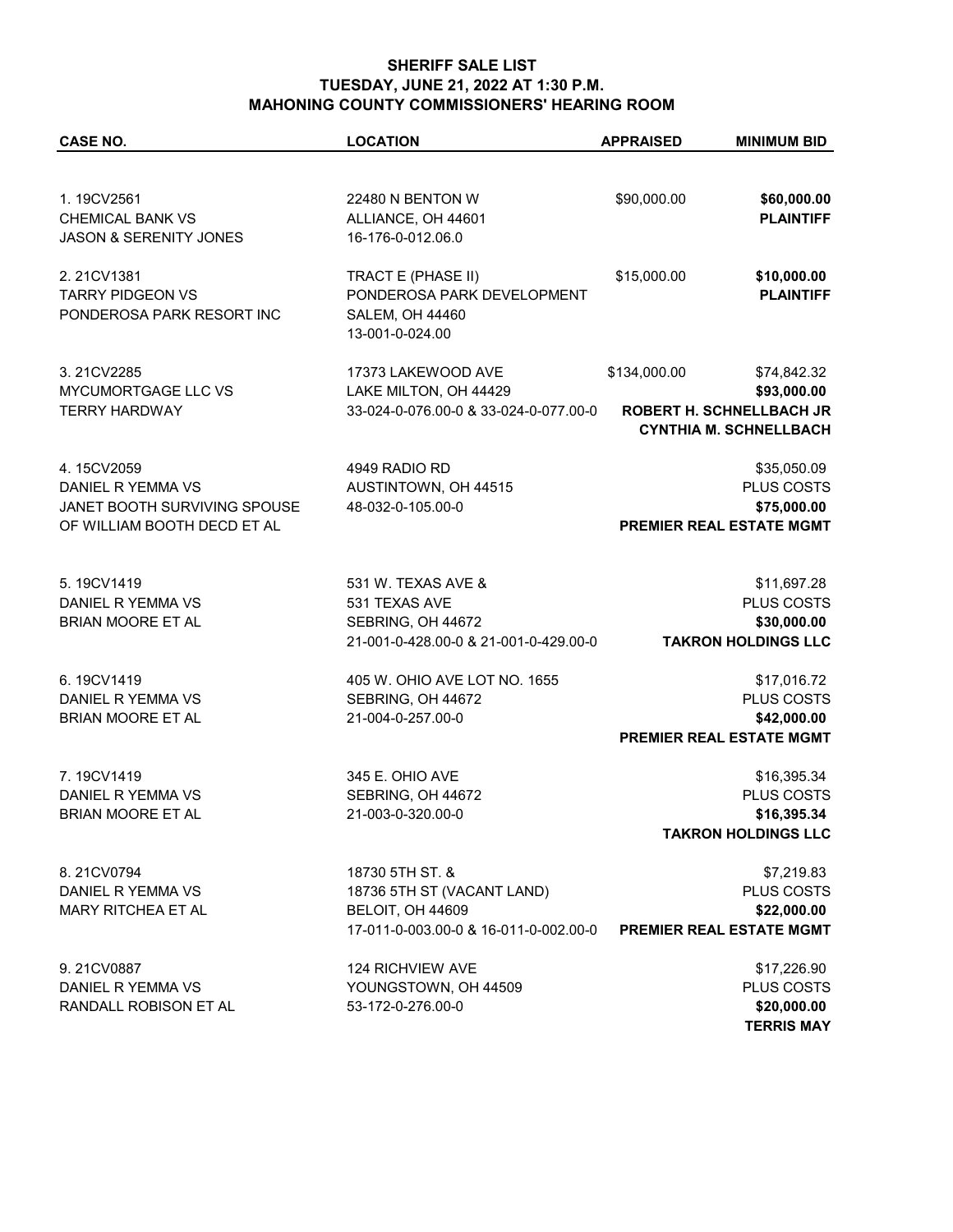| 10.21CV0966<br>DANIEL R YEMMA VS<br>ROSE LAPUSHANSKY ET AL      | 2435 OREGON AVE<br>YOUNGSTOWN, OH 44509<br>53-183-0-023.00-0                                                                                                   | \$15,467.83<br>PLUS COSTS<br><b>NO BID</b>                                                                             |
|-----------------------------------------------------------------|----------------------------------------------------------------------------------------------------------------------------------------------------------------|------------------------------------------------------------------------------------------------------------------------|
| 11.21CV0987<br>DANIEL R YEMMA VS<br>NORMAN THORNTON ET AL       | 36 W. AUBURNDALE AVE LOT 24799<br>W. AUBURNDALE LOT 24798<br>YOUNGSTOWN, OH 44507<br>53-124-0-019.00-0 & 53-124-0-018.00-0                                     | \$5,428.60<br>PLUS COSTS<br><b>NO BID</b>                                                                              |
| 12.21CV1050<br>DANIEL R YEMMA VS<br>LESTER CARTER JR ET AL      | EARLY RD, PART OF LOT NO. 52824<br>(VACANT LAND)<br>YOUNGSTOWN, OH 44505<br>53-214-0-023.00-0                                                                  | \$14,600.54<br><b>PLUS COSTS</b><br><b>NO BID</b>                                                                      |
| 13.21CV1052<br>DANIEL R YEMMA VS<br>STEPHEN ELLIOTT ET AL       | 2621 MARKET ST., NORTH 1/2 YCL 17385<br>MARKET ST., NE PART OF VACANT<br><b>YCL NO. 17386</b><br>YOUNGSTOWN, OH 44507<br>53-053-0-534.00-0 & 53-053-0-539.00-0 | \$20,358.36<br>PLUS COSTS<br><b>NO BID</b>                                                                             |
| 14.21CV1154<br>DANIEL R YEMMA VS<br>JPMORGAN CHASE BANK ET AL   | LOT 1, IN THE MAHLON HARTMENT PLAT 1<br>(VACANT LAND)<br>TOWNSHIP OF MILTON, OH 44412<br>51-101-0-004.00-0                                                     | \$9,851.48<br>PLUS COSTS<br><b>NO BID</b>                                                                              |
| 15.21CV1157<br>DANIEL R YEMMA VS<br>SHANE MCCAMBRIDGE ET AL     | 13603 BEARD RD<br>NEW SPRINGFIELD, OH 44443<br>01-131-0-003.00-0                                                                                               | \$11,750.75<br>PLUS COSTS<br>\$34,000.00<br><b>BRENDA MINNITI</b><br><b>DARLENE ZARLINGO</b><br><b>BREANNA MINNITI</b> |
| 16.21CV1216<br>DANIEL R YEMMA VS<br>VIRGINIA BARNETT DECD ET AL | 9077 SHAFFER RD<br>NORTH JACKSON, OH 44451<br>50-044-0-005.00-0                                                                                                | \$8,468.44<br>PLUS COSTS<br>\$25,100.00<br>THAKUR CONTRACTORS LLC                                                      |
| 17.21CV1282<br>DANIEL R YEMMA VS                                | 714 HAYNES AVE<br>YOUNGSTOWN, OH 44502                                                                                                                         | \$2,656.40<br><b>PLUS COSTS</b>                                                                                        |

JB GREG BEACHAM ET AL 53-046-0-207.00-0 **\$3,000.00**

18. 21CV1453 1847 LYNN MAR AVE \$11,061.73 DANIEL R YEMMA VS YOUNGSTOWN, OH 44514 PLUS COSTS CHARLES BRYSON ET AL 30-026-0-239.00-0 **\$65,000.00**

19. 21CV1454 **NEW ROAD PART OF LOT NO. 15 19. 21CV1454 \$21,423.04** DANIEL R YEMMA VS IN TRACT 11 (VACANT LAND) PLUS COSTS DALE KINKADE ET AL **NORTH JACKSON, OH 44451 \$21,423.04** 50-046-0-012.00-0 **FRANCIS R. GOTTRON III**

**UNITED HOMES & CONSTRUCTION LLC**

**KEY-SHAUN DAVIS**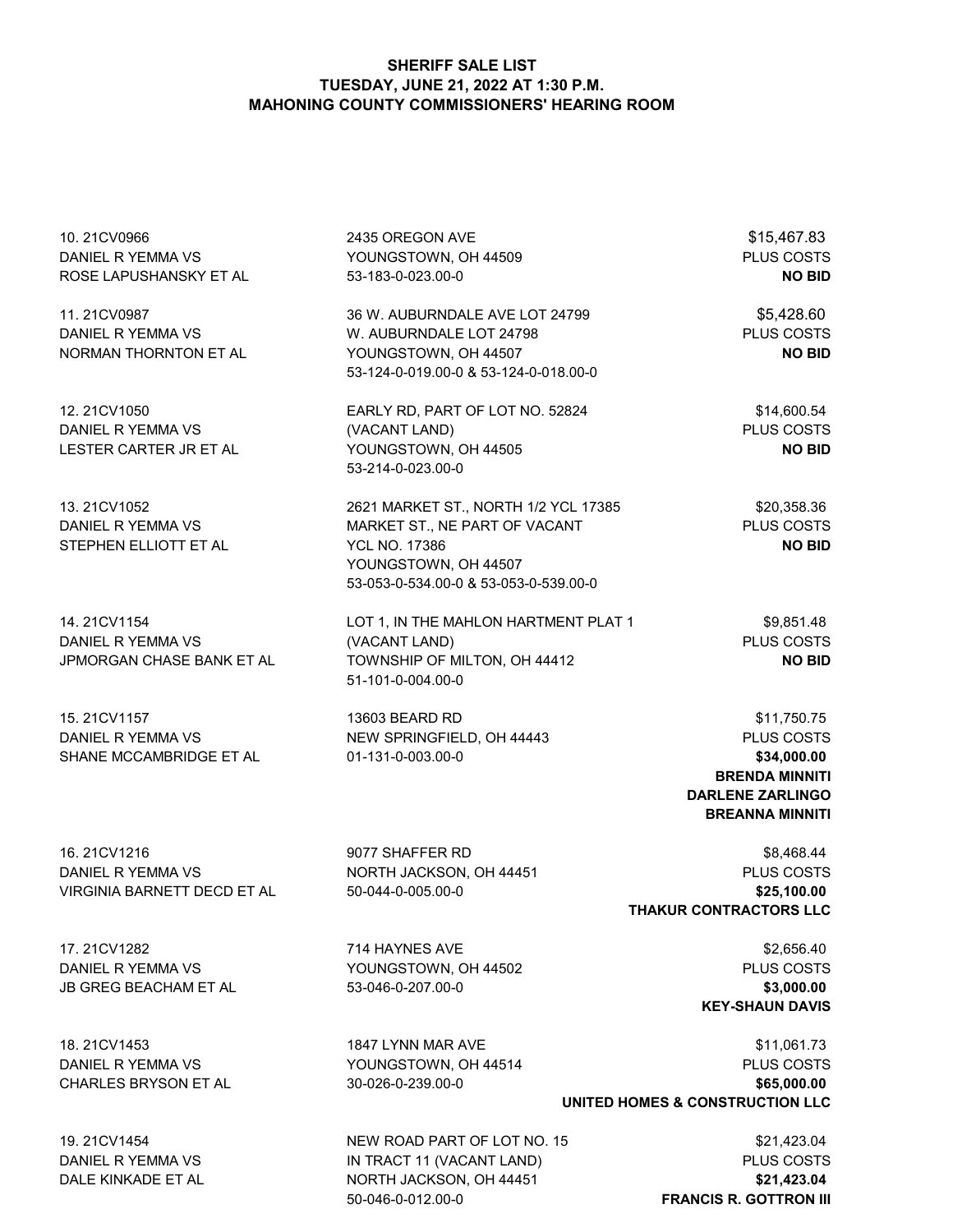20. 21CV1461 384 ERSKINE AVE \$7,700.51

**JOYCE L. GOTTRON**

DANIEL R YEMMA VS YOUNGSTOWN, OH 44512 PLUS COSTS BRIAN SHERIDAN DECD ET AL 29-009-0-087.00-0 **\$37,000.00 UNITED HOMES & CONSTRUCTION LLC** 21. 21CV1491 MAHONING AVE PART OF OUT LOT NO. 418 \$4,068.54 DANIEL R YEMMA VS (VACANT LAND) PLUS COSTS CARRIE LILLER ET AL YOUNGSTOWN, OH 44509 **NO BID** 53-066-0-166.00-0 22. 21CV1603 2836 IDLEWOOD AVE \$8,238.45 DANIEL R YEMMA VS YOUNGSTOWN, OH 44511 PLUS COSTS RONALD EISELSTEIN ET AL 53-127-0-041.00-0 **\$8,238.45 MARIA VELASQUEZ DM** 23. 21CV1604 **3028 IDLEWOOD AVE \$6,514.42** DANIEL R YEMMA VS YOUNGSTOWN, OH 44511 PLUS COSTS LENORA KENNEDY ET AL 53-126-0-212.00-0 **\$6,514.42 HILZO ALEXA GUZMAN B.** 24. 21CV1650 W. PHILADELPHIA AVE VACANT LOT NO. 38662 \$13,470.00 DANIEL R YEMMA VS MARKET ST. VACANT LOT NO. 41330 PLUS COSTS NUMBERS ARE RIGHT LLC ET AL MARKET ST. VACANT LOT NO. 41329 **NO BID** 2930 MARKET ST LOT 41328 MARKET ST VACANT LOT NO. 41327 YOUNGSTOWN, OH 44502 53-123-0-140.00-0, 53-123-0-143.00-0, 53-123-0-144.00-0, 53-123-0-145.00-0, & 53-123-0-146.00-0 25. 21CV1773 MAIN ST, LOT NO. 843 (VACANT LOT) \$3,111.13 DANIEL RYEMMA VS MAIN ST. LOT NO. 842 (VACANT LOT) PLUS COSTS CHASE WARNER CORP ET AL AUSTINTOWN, OH 44515 **\$3,111.13** 48-024-0-412.00-0 & 48-024-0-413.00-0 **CAITLIN ADY** 26. 21CV2092 173 AUBURNDALE AVE \$7,110.50 DANIEL R YEMMA VS YOUNGSTOWN, OH 44507 PLUS COSTS YEIZA GARCIA ET AL 53-118-0-304.00-0 **\$10,100.00 TAKRON HOLDINGS LLC**